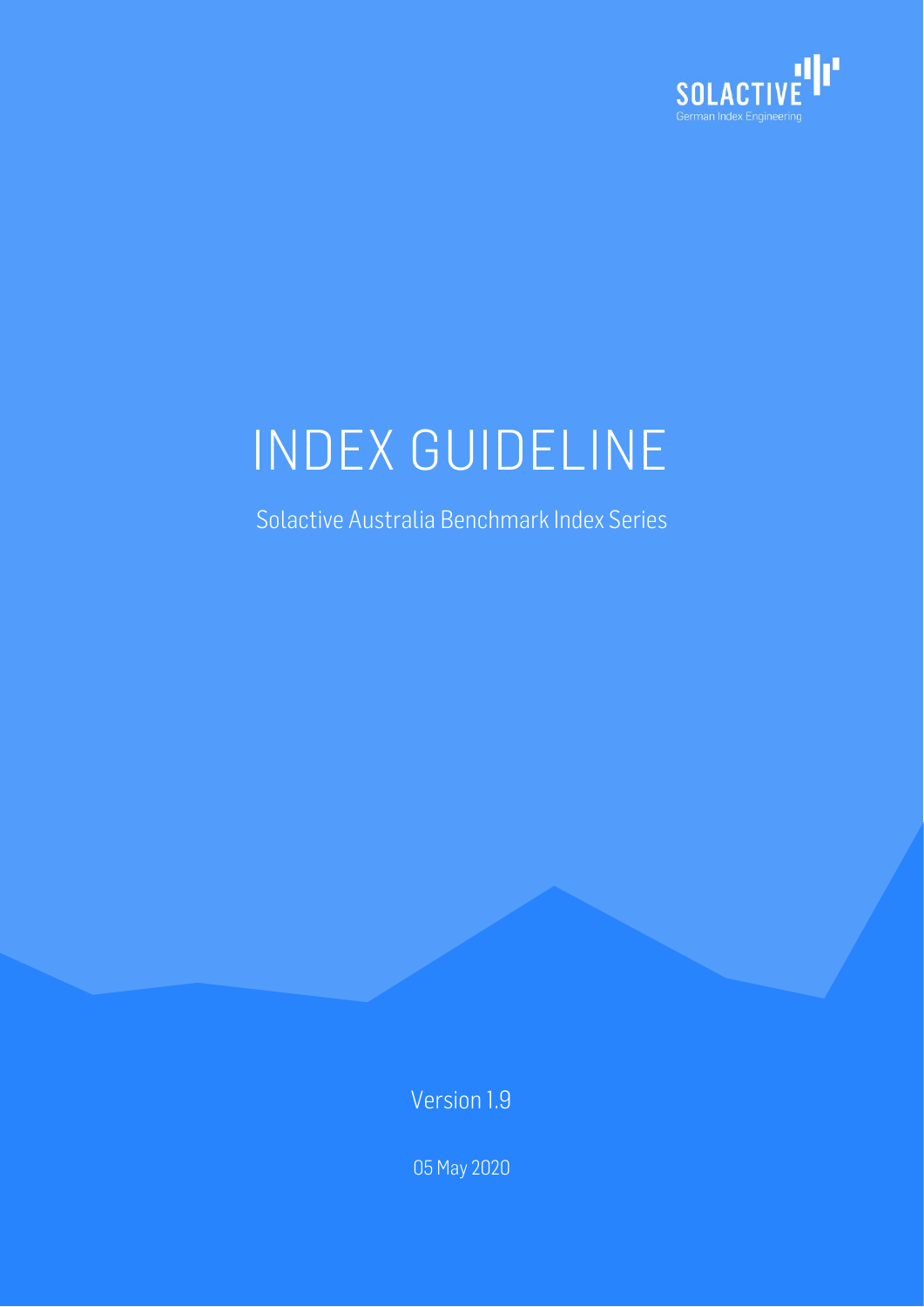# TABLE OF CONTENTS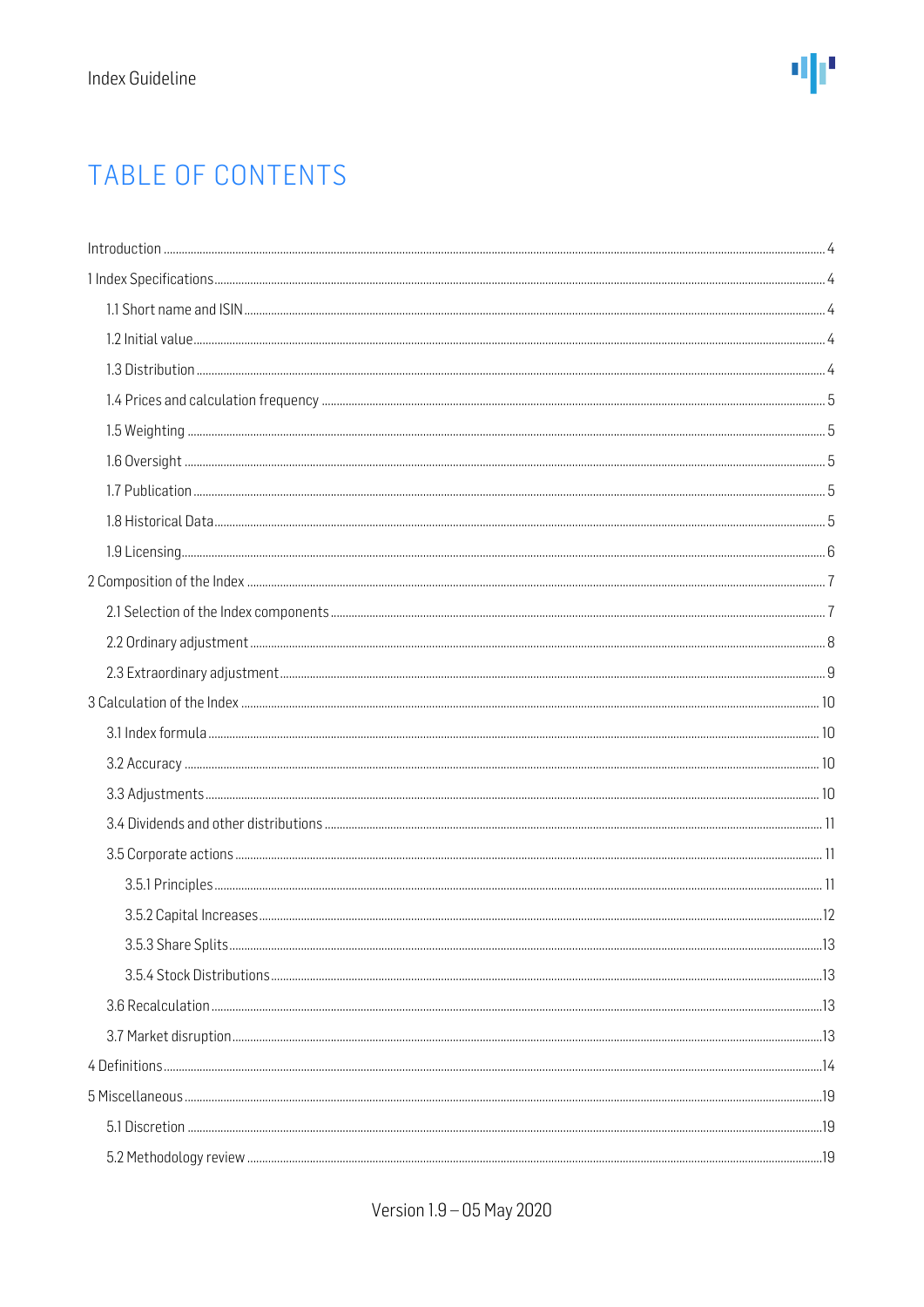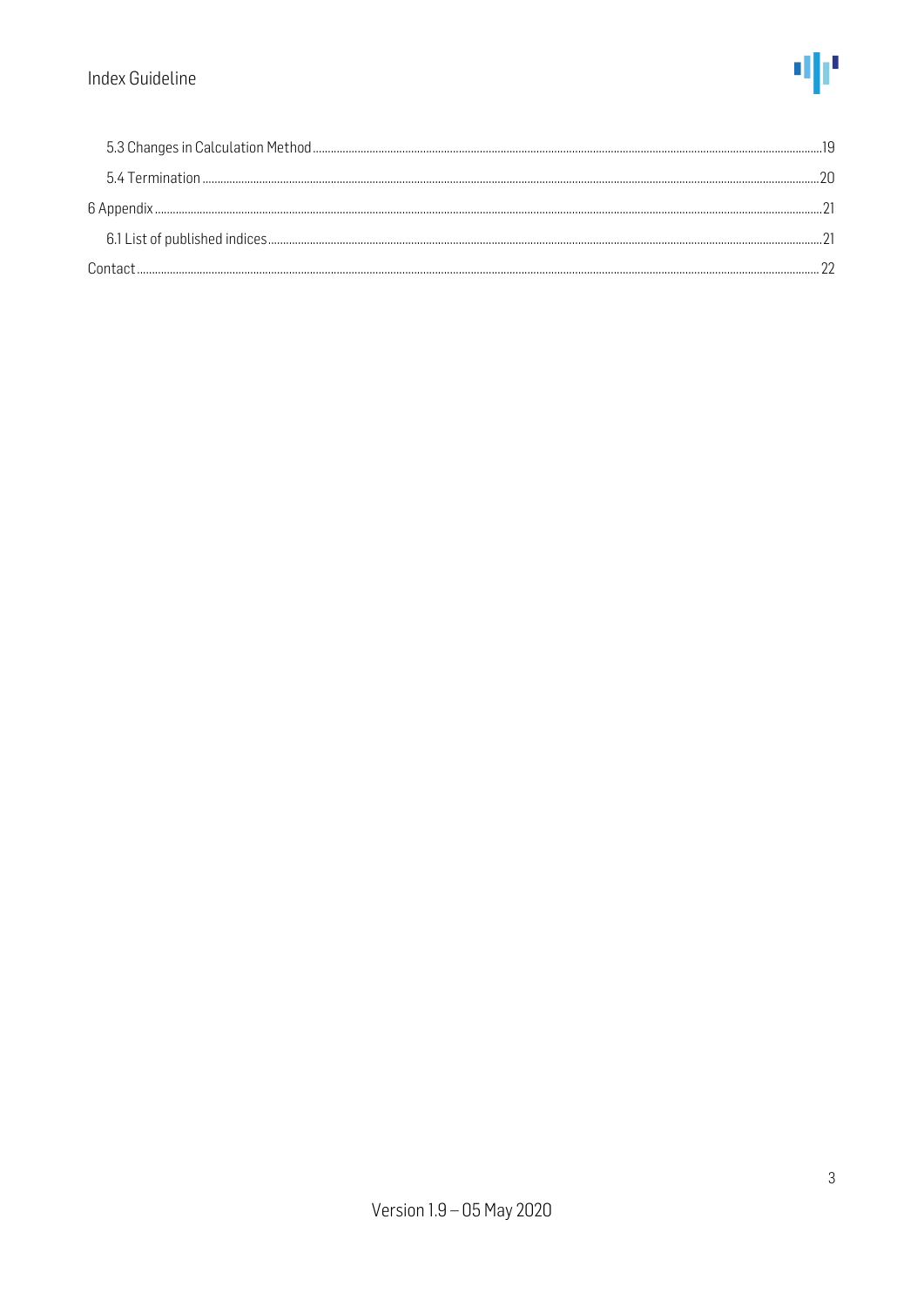# <span id="page-3-0"></span>INTRODUCTION

This document (the "Guideline") is to be used as a quideline with regard to the composition, calculation and management of the Solactive Australia Benchmark Index Series (the "Index"). Any changes made to the Guideline are initiated by the Committee specified in Section 1.6. The Index is owned, calculated, administered and published by Solactive AG. ("Solactive") assuming the role as administrator (the "Index Administrator") under the Regulation (EU) 2016/1011 (the "Benchmark Regulation" or "BMR"). The name "Solactive" is trademarked.

The Guideline and the policies and methodology documents referenced herein contain the underlying principles and rules regarding the structure and operation of the Index. Solactive does not offer any explicit or tacit guarantee or assurance, neither pertaining to the results from the use of the Index nor the level of the Index at any certain point in time nor in any other respect. Solactive strives to the best of its ability to ensure the correctness of the calculation. There is no obligation for Solactive – irrespective of possible obligations to issuers – to advise third parties, including investors and/or financial intermediaries, of any errors in the Index. The publication of the Index by Solactive does not constitute a recommendation for capital investment and does not contain any assurance or opinion of Solactive regarding a possible investment in a financial instrument based on this Index.

# <span id="page-3-1"></span>1 INDEX SPECIFICATIONS

- $>$  Solactive Australia Benchmark Index Series (the "Index") is an index of Solactive and is calculated, administrated and distributed by Solactive
- $>$  The Indices aim to track various segments of the Australian stock market and are selected and weighted according to Free Float Market Capitalization. The indices are adjusted quarterly in March, June, September, and December.

### <span id="page-3-2"></span>1.1 SHORT NAME AND ISIN

The Indices are calculated as Price Return (PR), Gross Total Return (GTR), and Net Total Return (NTR), and are published in AUD. Additional currencies may be added upon request. The Solactive Australia Benchmark Index Series is distributed under the identifiers that can be found in Appendix 6.1.

### <span id="page-3-3"></span>1.2 INITIAL VALUE

The Index is based on 1000 at the close of trading on the start date, September 17<sup>th</sup> 2010.

### <span id="page-3-4"></span>1.3 DISTRIBUTION

The Index is published on the website of the Index Administrator [\(www.solactive.com\)](http://www.solactive.com/) and is, in addition, available via the price marketing services of Boerse Stuttgart GmbHand may be distributed to all affiliated vendors. Each vendor decides on an individual basis as to whether it will distribute/display the Index via its information systems.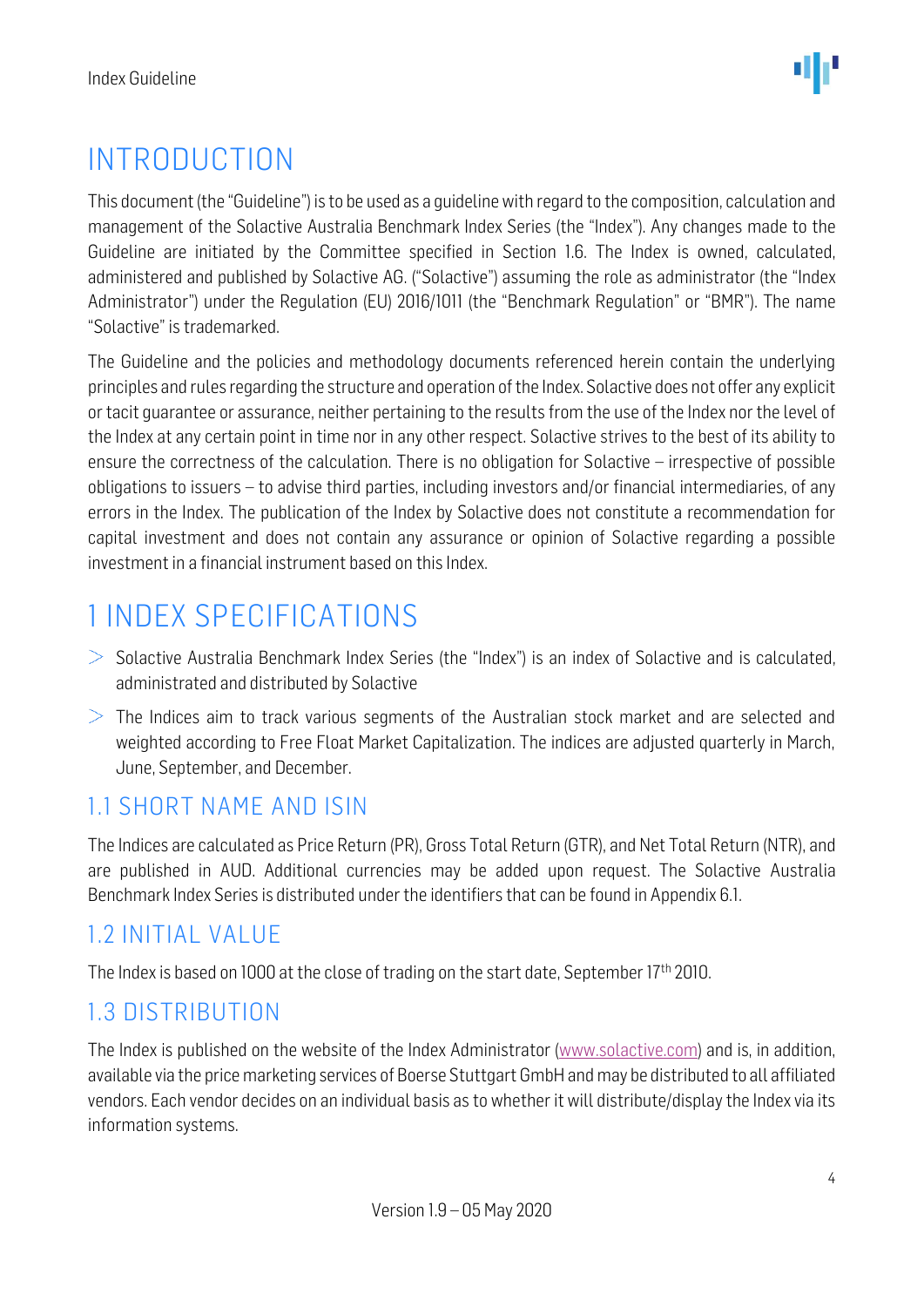

## <span id="page-4-0"></span>1.4 PRICES AND CALCULATION FREQUENCY

The value of the Index is calculated every 15 seconds on each Business Day from 9:00 a.m. to 10:30 p.m., CET based on the prices on the respective Exchanges on which the Index Components are listed. The most recent prices of all Index Components are used. Prices of Index Components not listed in the Index Currency are converted using the current Intercontinental Exchange (the "ICE") spot foreign exchange rate. Should there be no current price available for an Index Component, the most recent price or the Trading Price for the preceding Trading Day is used in the calculation.

In addition to the intraday calculation a closing value of the Index for each Business Day is also calculated. This closing value is based on the Trading Prices for the Index Components on the respective Exchanges on which the Index Components are listed. The Trading Prices of Index Components not listed in the Index Currency are converted using the 04:00 p.m. London time WM Fixing quoted by Reuters. If there is no 04:00 p.m. London time WM Fixing for the relevant Business Day, the last available 04:00 p.m. London time WM Fixing will be used for the closing value calculation.

#### <span id="page-4-1"></span>1.5 WEIGHTING

On each Selection Day, the new Index Components of the Solactive Australia Benchmark Index Series are weighted according to Free-Float Market Capitalization. The relevant Float Shares outstanding as of the Selection Day are used and are implemented as of close on the Adjustment Day. The Shares are adjusted for corporate actions between Selection Day and Adjustment Day. This only relates to corporate actions that have a direct impact on the price and shares (i.e. stock splits, stock dividends, rights issues). The number of Float Shares is sourced from a data provider that is chosen by the Index Administrator and might change over time.

#### <span id="page-4-2"></span>1.6 OVERSIGHT

A Committee composed of staff from Solactive (the "Committee" or the "Index Committee") is responsible for any amendments to the rules of the Index. Any such amendment, which may result in an amendment of the Guideline, must be submitted to the Committee for prior approval and will be made in compliance with the [Methodology](http://methodology/) Policy, which is available on the Solactive website: [https://www.solactive.com/documents/methodology-policy/.](https://www.solactive.com/documents/methodology-policy/)

#### <span id="page-4-3"></span>1.7 PUBLICATION

All specifications and information (e.g. notices, amendments to the Guideline) relevant for calculating the Index are made available on the [http://www.solactive.com](http://www.solactive.com/) web page and sub-pages.

### <span id="page-4-4"></span>1.8 HISTORICAL DATA

Historical data will be recorded in accordance with Article 8 of the BMR from the launch of the Index based on the publication date as can be found in Appendix 6.1.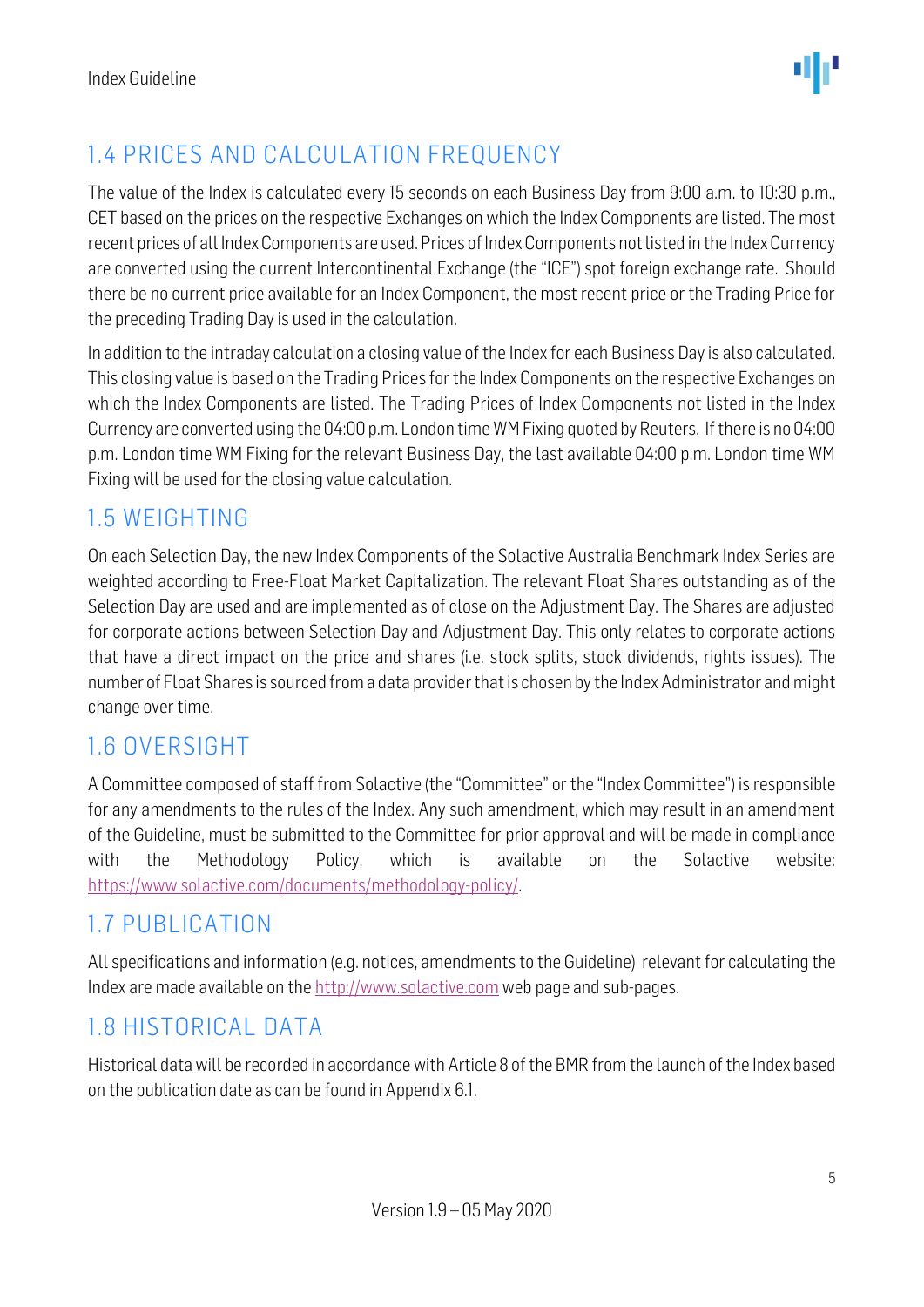### <span id="page-5-0"></span>1.9 LICENSING

Licenses to use the Index as the underlying value for derivative instruments are issued to stock exchanges, banks, financial services providers and investment houses by Solactive.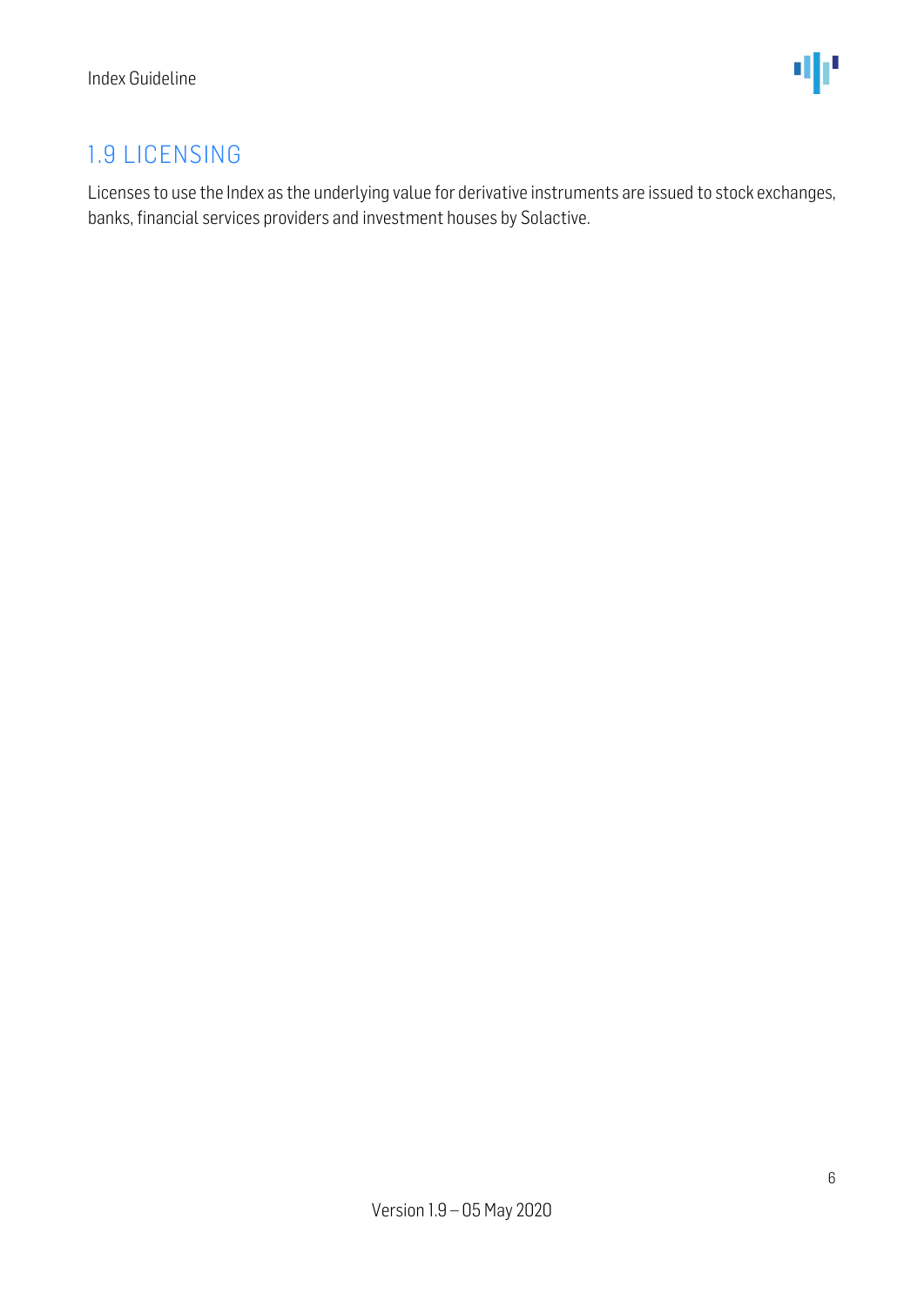#### <span id="page-6-1"></span><span id="page-6-0"></span>2.1 SELECTION OF THE INDEX COMPONENTS

The initial composition of the Index as well as any ongoing adjustment are based on the following nondiscretionary rules:

On the Selection Days, Solactive defines the Index Universe as outlined in Section 4.

#### Solactive Australia 200 Index

All companies in the Index Universe outlined in chapter 4 are ranked according to Free Float Market Capitalization. The 200 largest companies are added to the Solactive Australia 200 Index, subject to the buffer rules below:

- a company that is currently included in the Index is only excluded if the Float Market Capitalization of the company is lower than the Float Market Capitalization of the company ranked 225 at any Selection Day
- a company that is currently not included in the Index is only included if the Float Market Capitalization of the company is higher than the Float Market Capitalization of the company ranked 175 at any Selection Day

If the application of the buffer rule results in less than 200 companies entering the Index, additional companies will be added from the Index Universe according to highest Free Float Market Capitalization. If more than 200 companies end up in the Index, companies with the lowest Free Float Market Capitalization will be removed until a total of 200 Index constituents is reached.

#### Solactive Australia 20 Index

All securities that are part of the Solactive Australia 200 Index are ranked according to Free Float Market Capitalization. The 20 largest companies are added to the Solactive Australia 20 Index, subject to the buffer rules below:

- a company that is currently included in the Index is only excluded if the Float Market Capitalization of the company is lower than the Float Market Capitalization of the company ranked 27 at any Selection Day
- a company that is currently not included in the Index is only included if the Float Market Capitalization of the company is higher than the Float Market Capitalization of the company ranked 13 at any Selection Day

If the application of the buffer rule results in less than 20 companies entering the Index, additional companies will be added from the Solactive Australia 200 Index according to highest Free Float Market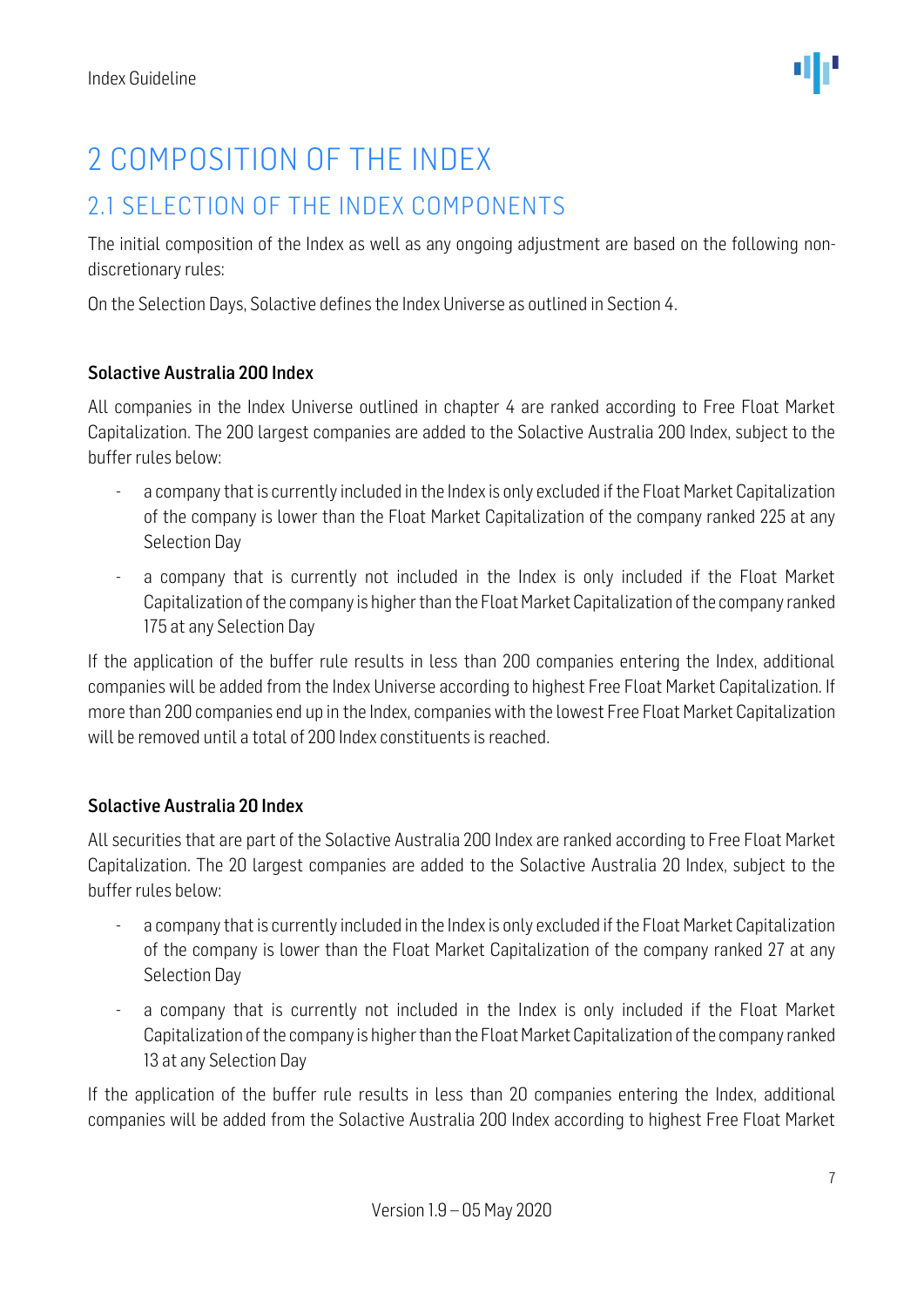Capitalization. If more than 20 companies end up in the Index, companies with the lowest Free Float Market Capitalization will be removed until a total of 20 Index constituents is reached.

#### Solactive Australia Resources Sector Index

All securities that are part of the Solactive Australia 200 Index and are classified under any of the following FactSet subindustries are included in the index:

| <b>Number</b> | <b>Industry Name</b>   |      | <b>Industry Name</b>        |
|---------------|------------------------|------|-----------------------------|
| 1105          | Steel                  | 2110 | Integrated Oil              |
| 1115          | Aluminum               | 2120 | Oil Refining/Marketing      |
| 1120          | <b>Precious Metals</b> | 2125 | Coal                        |
| 1125          | Other Metals/Minerals  | 3105 | <b>Contract Drilling</b>    |
| 2105          | Oil & Gas Production   | 3110 | Oilfield Services/Equipment |

#### Solactive Australia Financials Ex-REITs Sector Index

All securities that are part of the Solactive Australia 200 Index, with the exclusion of stapled securities, and are classified under any of the following FactSet subindustries are included in the index:

| <b>Number</b> | <b>Industry Name</b>       | <b>Number</b> | <b>Industry Name</b>           |
|---------------|----------------------------|---------------|--------------------------------|
| 4805          | Major Banks                | 4850          | <b>Financial Conglomerates</b> |
| 4810          | <b>Regional Banks</b>      | 4855          | Property/Casualty Insurance    |
| 4825          | Savings Banks              | 4860          | Multi-Line Insurance           |
| 4830          | Finance/Rental/Leasing     | 4865          | Life/Health Insurance          |
| 4840          | Investment Banks/Brokers   | 4875          | Specialty Insurance            |
| 4845          | <b>Investment Managers</b> | 4880          | Insurance Brokers/Services     |

#### <span id="page-7-0"></span>2.2 ORDINARY ADJUSTMENT

The composition of the Indices is adjusted on a quarterly basis in March, June, September, and December. The composition of the Indices is reviewed on the Selection Day and necessary changes are announced.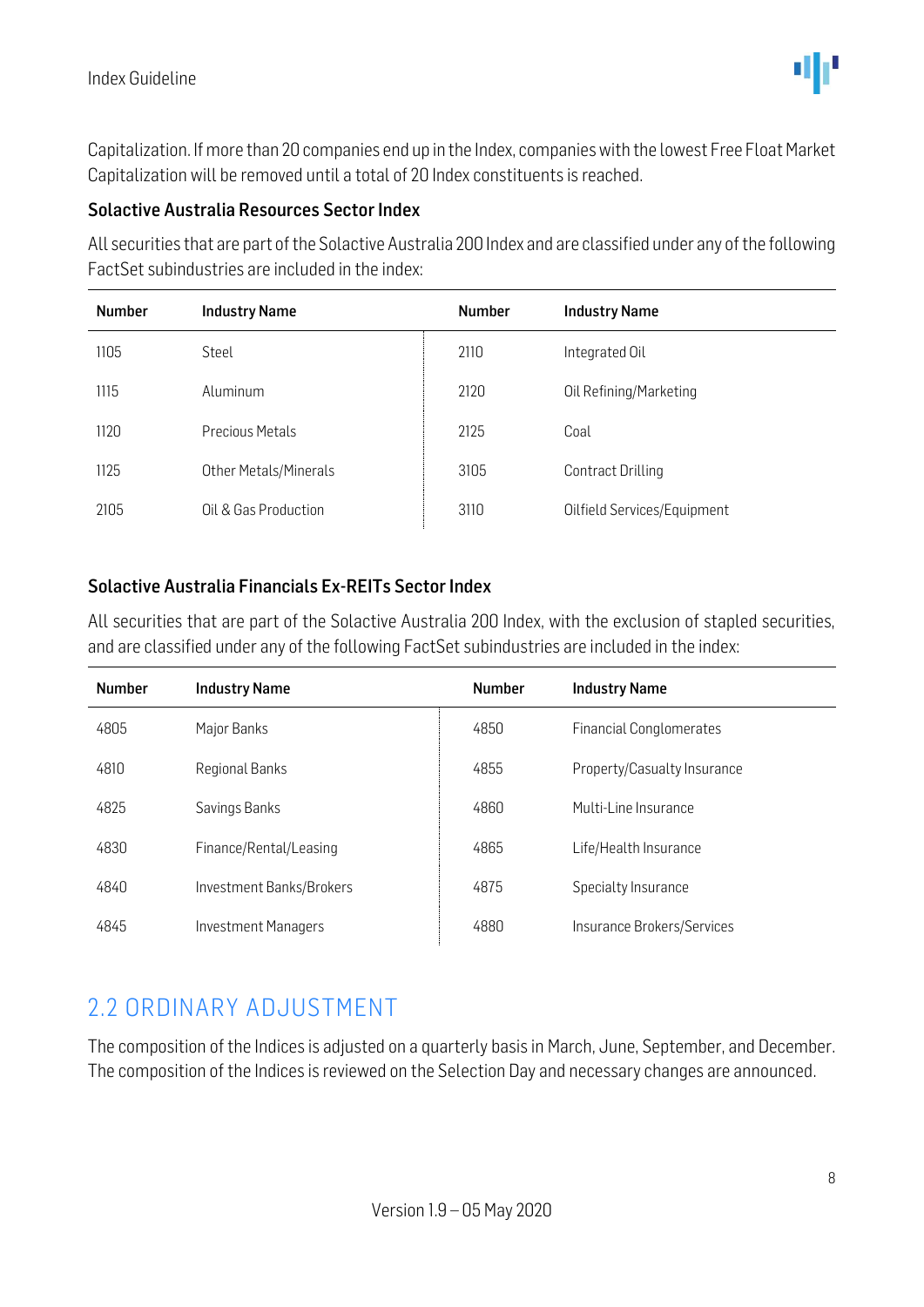SOLACTIVE will publish any changes made to the INDEX COMPONENTS with sufficient notice before the REBALANCE DAY on the SOLACTIVE webpage under the section "Announcement", which is available at [https://www.solactive.com/news/announcements/.](https://www.solactive.com/news/announcements/)

### <span id="page-8-0"></span>2.3 EXTRAORDINARY ADJUSTMENT

An extraordinary adjustment, if applicable, is triggered and applied in compliance with the rules set forth in th[e Solactive Guideline for Extraordinary Corporate Actions.](http://www.solactive.com/news/documents/)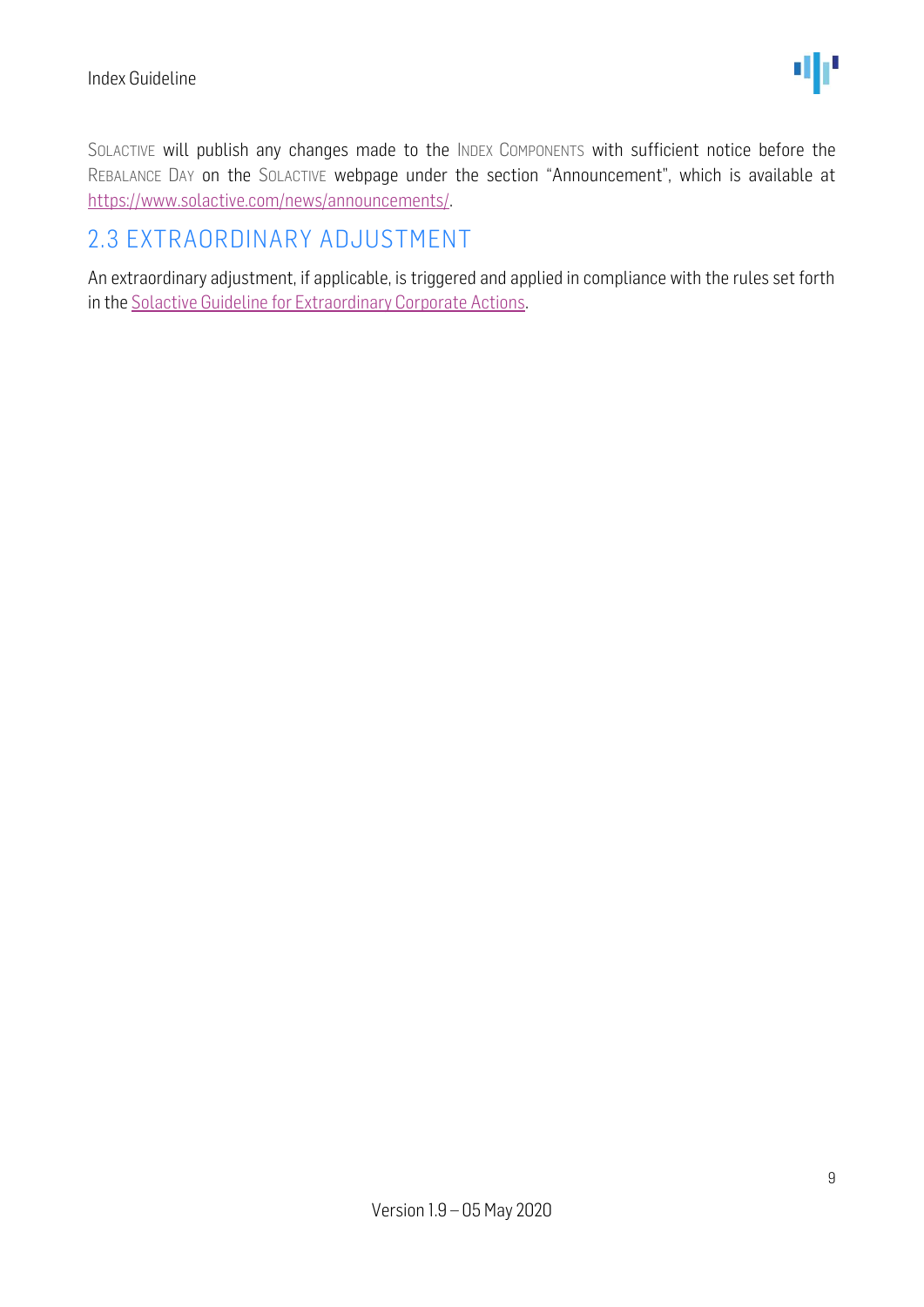# <span id="page-9-0"></span>3 CALCULATION OF THE INDEX

#### <span id="page-9-1"></span>3.1 INDEX FORMULA

The Index Value on a Business Day at the relevant time is calculated in accordance with the following formula:

$$
Index_t = \sum_{i=1}^{n} \frac{(x_{i,t} \times p_{i,t} \times f_{i,t})}{D_t}
$$

With:

- $x_{i,t}$  = Number of Index Shares of the Index Component *i* on Trading Day *t*
- $p_{i,t}$  = Price of Index Component *i* on Trading Day *t*
- $f_{i,t}$  = Foreign exchange rate to convert the Price of Index Component *i* on Trading Day *t* into the Index Currency
- $D_t$  = Divisor on Trading Day  $t$

The initial Divisor on the Start Date is calculated according to the following formula:

$$
D_t = \frac{\sum_{i=1}^{n} (p_{i,t} \times f_{i,t} \times x_{i,t})}{Initial Index Value}
$$

After the close of trading on each Adjustment Day  $t$ , the new Divisor is calculated as follows:

$$
D_{t+1} = \frac{\sum_{i=1}^{n} (p_{i,t} \times f_{i,t} \times x_{i,t+1})}{Index_t}
$$

This Divisor is valid starting the immediately following Business Day.

#### <span id="page-9-2"></span>3.2 ACCURACY

- $>$  The value of the Index will be rounded to two decimal places.
- $\geq$  Divisors will be rounded to six decimal places.

#### <span id="page-9-3"></span>3.3 ADJUSTMENTS

Indices need to be adjusted for systematic changes in prices once these become effective. This requires the new Number of Index Shares of the affected Index Component and the Divisor to be calculated on an ex-ante basis.

Following the Committee's decision, the Index is adjusted for distributions, capital increases and stock splits.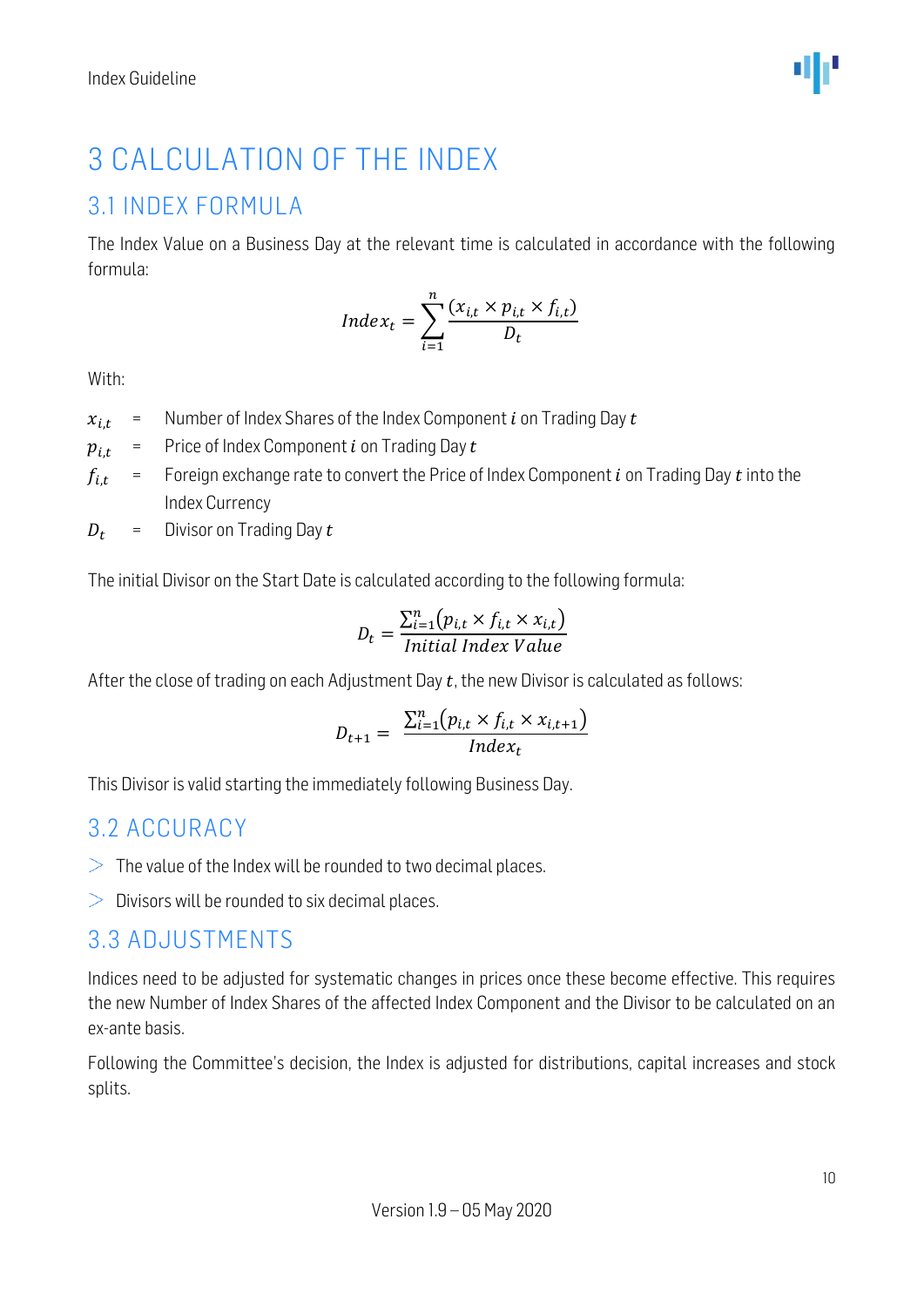

This procedure ensures that the first ex quote can be properly reflected in the calculation of the Index. This ex-ante procedure assumes the general acceptance of the Index calculation formula as well as open access to the parameter values used. The calculation parameters are provided by the Index Administrator.

Solactive will announce the Index adjustment giving a notice period of at least two Trading Days (with respect to the affected Index Component) on the Solactive website under the Section "Announcements", which is available at https://www.solactive.com/news/announcements/. The Index adjustments will be implemented on the effective day specified in the respective notice.

#### <span id="page-10-0"></span>3.4 DIVIDENDS AND OTHER DISTRIBUTIONS

Dividend payments and other distributions are included in the Index. They cause an adjustment of the Divisor. The new Divisor is calculated as follows:

$$
D_{t+1} = D_t \times \frac{\sum_{i=1}^{n} (p_{i,t} \times f_{i,t} \times x_{i,t}) - (x_{i,t} \times y_{i,t} \times g_{i,t})}{\sum_{i=1}^{n} (p_{i,t} \times f_{i,t} \times x_{i,t})}
$$

With:

- $x_{i,t}$  = Number of Index Shares of the Index Component *i* on Trading Day *t*
- $y_{i,t}$  = Distribution of Index Component *i* with ex-date  $t + 1$  multiplied by the Dividend Correction Factor
- $p_{i,t}$  = Price of Index Component *i* on Trading Day *t*
- $f_{i,t}$  = Foreign exchange rate to convert the Price of Index Component *i* on Trading Day *t* into the Index Currency
- $g_{i,t}$  = Foreign exchange rate to convert the amount of the distribution of Index Component *i* on Trading Day  $t$  into the Index Currency
- $D_t$  = Divisor on Trading Day t
- $D_{t+1}$  = Divisor on Trading Day  $t + 1$

#### <span id="page-10-1"></span>3.5 CORPORATE ACTIONS

#### <span id="page-10-2"></span>3.5.1 Principles

Following the announcement by an issuer of Index Components of the terms and conditions of a corporate action, the Index Administrator determines whether such corporate action has a dilutive, concentrative or similar effect on the price of the respective Index Component.

If this should be the case, the Index Administrator shall make the necessary adjustments that are deemed appropriate in order to take into account the dilutive, concentrative or similar effect and shall determine the date on which this adjustment shall come into effect.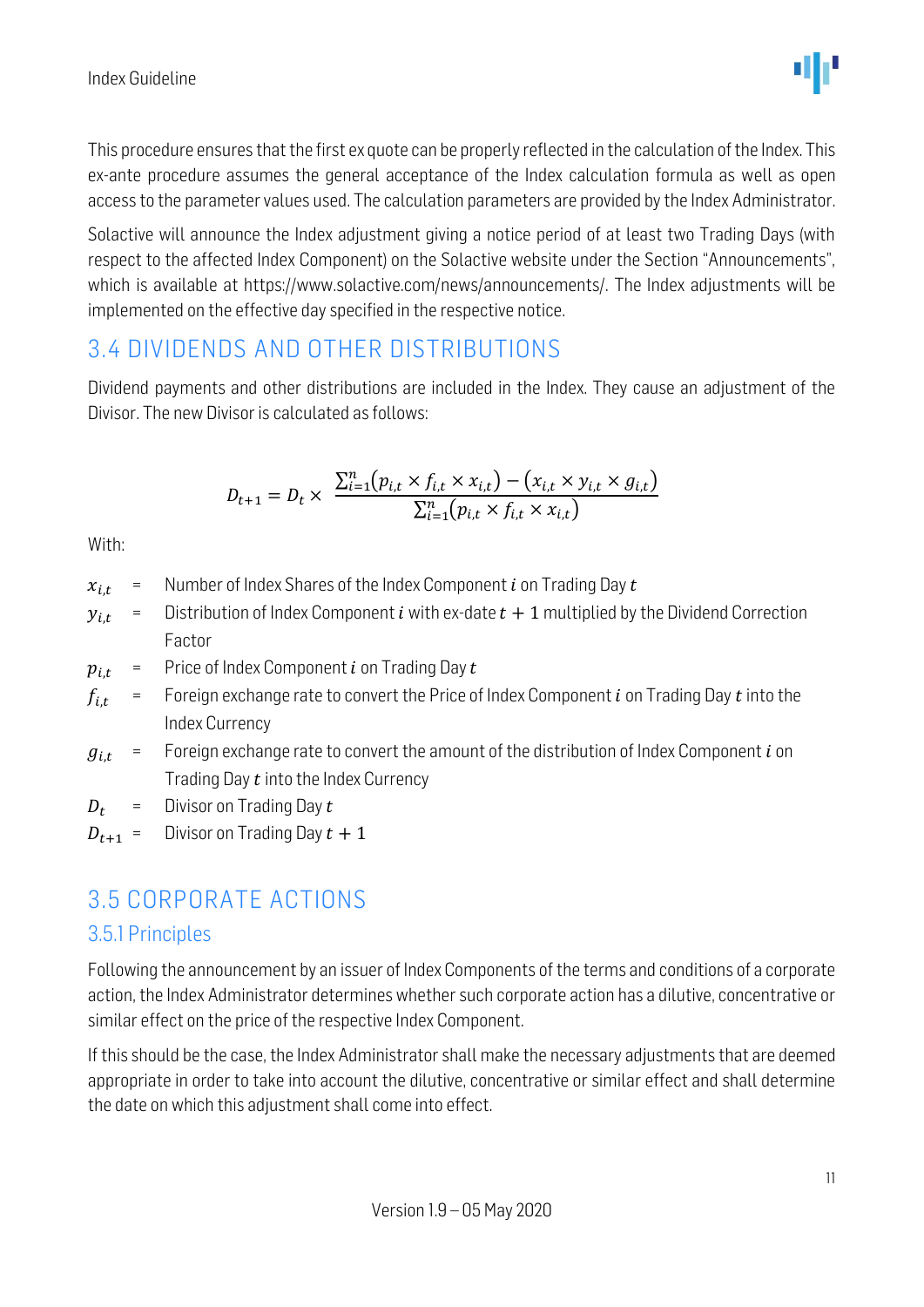

Amongst other things, the Index Administrator can take into account the adjustment made by an Affiliated Exchange as a result of the corporate action with regard to option and futures contracts on the respective share traded on this Affiliated Exchange.

#### <span id="page-11-0"></span>3.5.2 Capital Increases

In the case of capital increases with ex-date  $t + 1$ , the Index is adjusted as follows:

$$
x_{i,t+1} = x_{i,t} \times \frac{1+B}{1}
$$

With:

- $x_{i,t}$  = Number of Index Shares of the Index Component *i* on Trading Day *t*
- $x_{i,t+1}$  = Number of Index Shares of the Index Component *i* on Trading Day  $t + 1$

 $B =$  Shares received for every share held

$$
p_{i,t+1} = \frac{p_{i,t} + s \times B}{1 + B}
$$

With:

 $p_{i,t}$  = Price of Index Component *i* on Trading Day *t* 

 $p_{i,t+1}$  = Hypothetical price of Index Component *i* on Trading Day  $t + 1$ 

 $s =$  Subscription Price in the Index Component currency

 $B =$  Shares received for every share held

$$
D_{t+1} = D_t * \frac{\sum_{i=1}^{n} (p_{i,t} \times f_{i,t} \times x_{i,t}) + \sum_{i=1}^{n} [(x_{i,t+1} \times p_{i,t+1} \times f_{i,t}) - (x_{i,t} \times p_{i,t} \times f_{i,t})]}{\sum_{i=1}^{n} (p_{i,t} \times f_{i,t} \times x_{i,t})}
$$

With:

 $x_{i,t}$  = Number of Index Shares of the Index Component *i* on Trading Day *t* 

 $x_{i,t+1}$  = Number of Index Shares of the Index Component *i* on Trading Day  $t + 1$ 

 $p_{i,t}$  = Price of Index Component *i* on Trading Day *t* 

 $p_{i,t+1}$  = Hypothetical price of Index Component *i* on Trading Day  $t + 1$ 

 $f_{i,t}$  = Foreign exchange rate to convert the Price of Index Component *i* on Trading Day *t* into the Index Currency

- $D_t$  = Divisor on Trading Day  $t$
- $D_{t+1}$  = Divisor on Trading Day  $t + 1$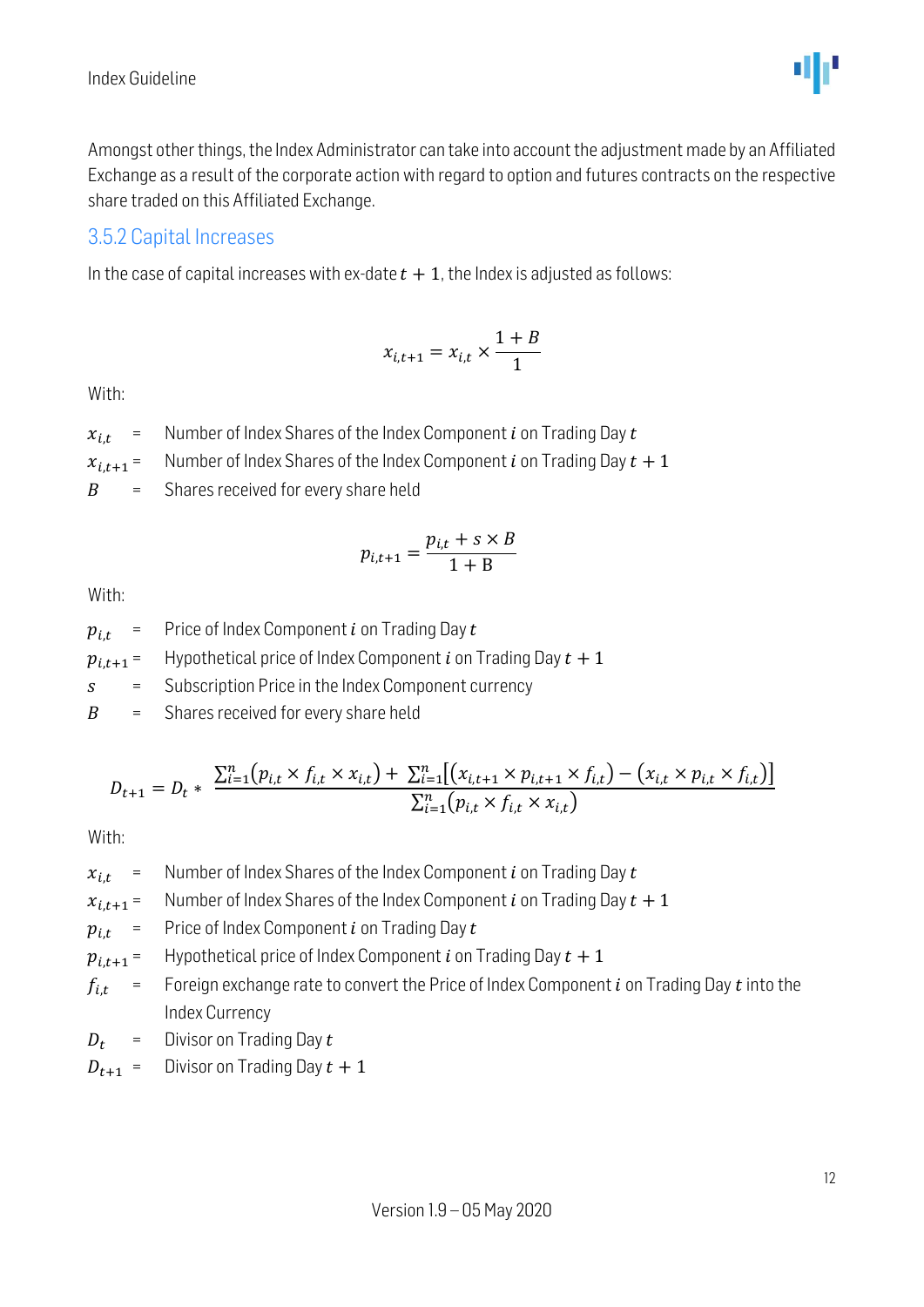#### <span id="page-12-0"></span>3.5.3 Share Splits

In the case of share splits with ex-date on Trading Day  $t + 1$ , it is assumed that the prices change in ratio of the terms of the split. The new Number of Index Shares is calculated as follows:

$$
x_{i,t+1} = x_{i,t} \times B
$$

#### With:

 $x_{i,t}$  = Number of Index Shares of the affected Index Component on Trading Day t

 $x_{i,t+1}$  = Number of Index Shares of the affected Index Component on Trading Day  $t + 1$ 

 $B =$  Shares after the share split for every share held before the split

#### <span id="page-12-1"></span>3.5.4 Stock Distributions

In the case of stock distributions with ex-date on Trading Day  $t + 1$ , it is assumed that the prices change according to the terms of the distribution. The new Number of Index Shares is calculated as follows:

$$
x_{i,t+1} = x_{i,t} \times (1 + B)
$$

With:

 $x_{i,t}$  = Number of Index Shares of the Index Component *i* on Trading Day *t*  $x_{i,t+1}$  = Number of Index Shares of the Index Component *i* on Trading Day  $t + 1$  $B =$  Shares received for every share held

#### <span id="page-12-2"></span>3.6 RECALCULATION

Solactive makes the greatest possible efforts to accurately calculate and maintain its indices. However, errors in the determination process may occur from time to time for variety reasons (internal or external) and therefore, cannot be completely ruled out. Solactive endeavors to correct all errors that have been identified within a reasonable period of time. The understanding of "a reasonable period of time" as well as the general measures to be taken are generally depending on the underlying and is specified in the Solactive Correction Policy, which is incorporated by reference and available on the Solactive website: [https://www.solactive.com/documents/correction-policy/.](https://www.solactive.com/documents/correction-policy/)

#### <span id="page-12-3"></span>3.7 MARKET DISRUPTION

In periods of market stress Solactive calculates its indices following predefined and exhaustive arrangements as described in the Solactive Disruption Policy, which is incorporated by reference and available on the Solactive website: https://www.solactive.com/documents/disruption-policy/. Such market stress can arise due to a variety of reasons, but generally results in inaccurate or delayed prices for one or more Index Components. The determination of the Index may be limited or impaired at times of illiquid or fragmented markets and market stress.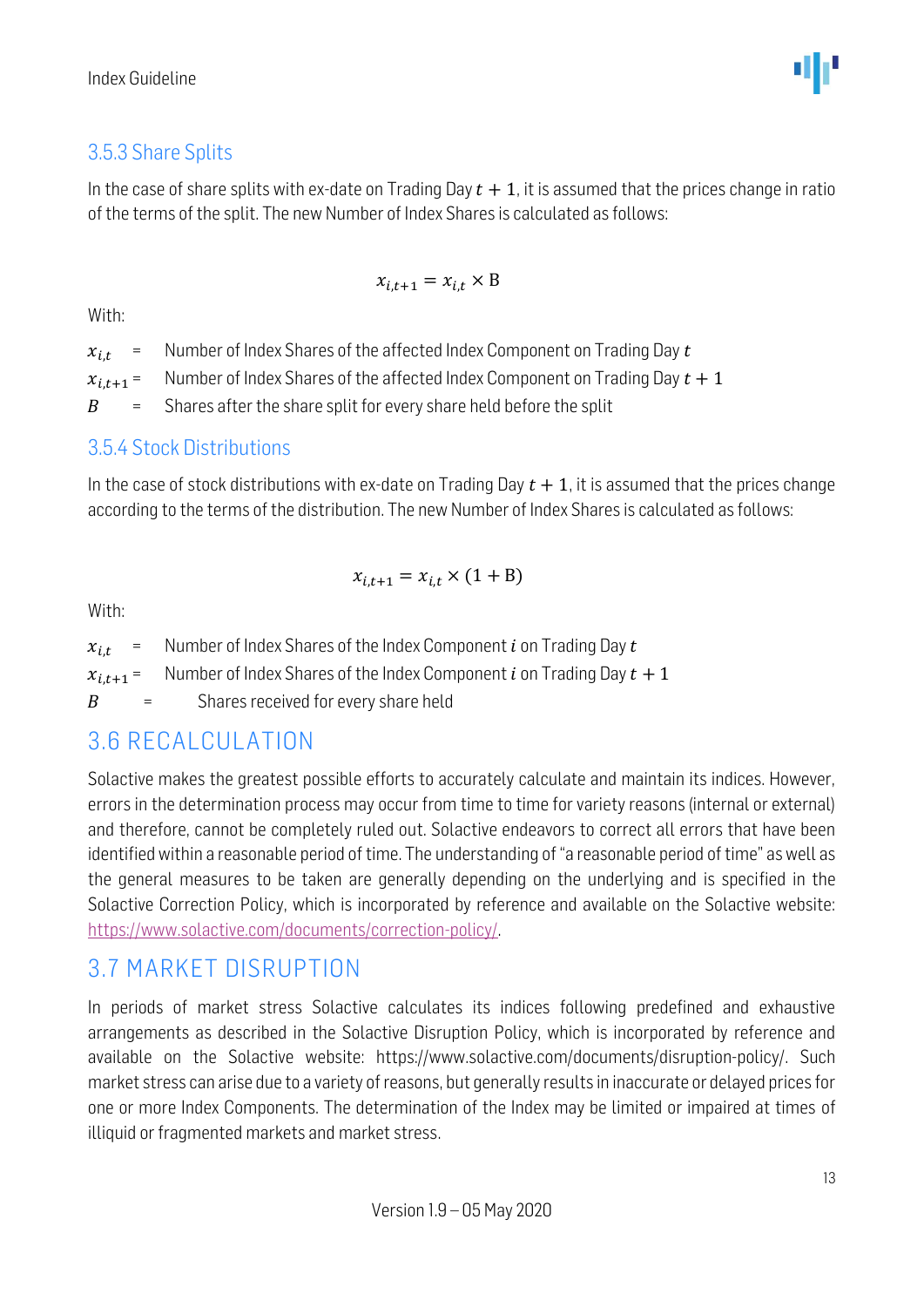# <span id="page-13-0"></span>4 DEFINITIONS

The "Index Universe" in respect of a Selection Day are companies that fulfill the following criteria:

- 1. Listed on the Australian Securities Exchange (ASX)
- 2. Average Daily Value Traded (ADV) of 100,000 AUD over the past month and the past 6 months
- 3. Median Daily Value Traded (MDV) of 100,000 AUD over the past month and the past 6 months
- 4. Maximum ratio between Free Float Market Capitalization and Average Daily Value Traded of 1,000 and 1,100 for current Index Components
- 5. Maximum ratio between Free Float Market Capitalization and Median Daily Value Traded of 1,000 and 1,300 for current Index Components
- 6. Ordinary shares (including foreign domiciled), REITs and other stapled securities, and CDI's are eligible for index inclusion
- 7. Free Float Percentage of at least 10% for stocks not classified as foreign entities
- 8. Traded for a minimum period of 1 month prior to the Selection Day

The "**Index Component**" is each share currently included in the Index.

The "Total Shares" are in respect of an Index Component and any given Business Day the number or fraction of shares included in the Index. It is calculated for any Index Component as the ratio of (A) the Percentage Weight of an Index Component multiplied by the Index value and the Divisor and (B) its Trading Price (converted into the Index Currency according to the principles laid out in Section 1.4 of this document).

The "Percentage Weight" of an Index Component is the ratio of its Trading Price multiplied by its Number of Shares divided by the Index value and the Divisor.

The "**Dividend Correction Factor**" is calculated as 1 minus the applicable withholding tax rate and/or other applicable tax rate currently prevalent in the respective country.

In particular, an "Extraordinary Event" is

- $> a$  Merger
- $> a$  Takeover Bid
- $> a$  Delisting
- $\geq$  the Nationalization of a company
- $>$  Insolvency.

The Trading Price for this Index Component on the day the event came into effect is the last available market price for this Index Component quoted on the Exchange on the day the event came into effect (or, if a market price is not available for the day the event came into effect, the last available market price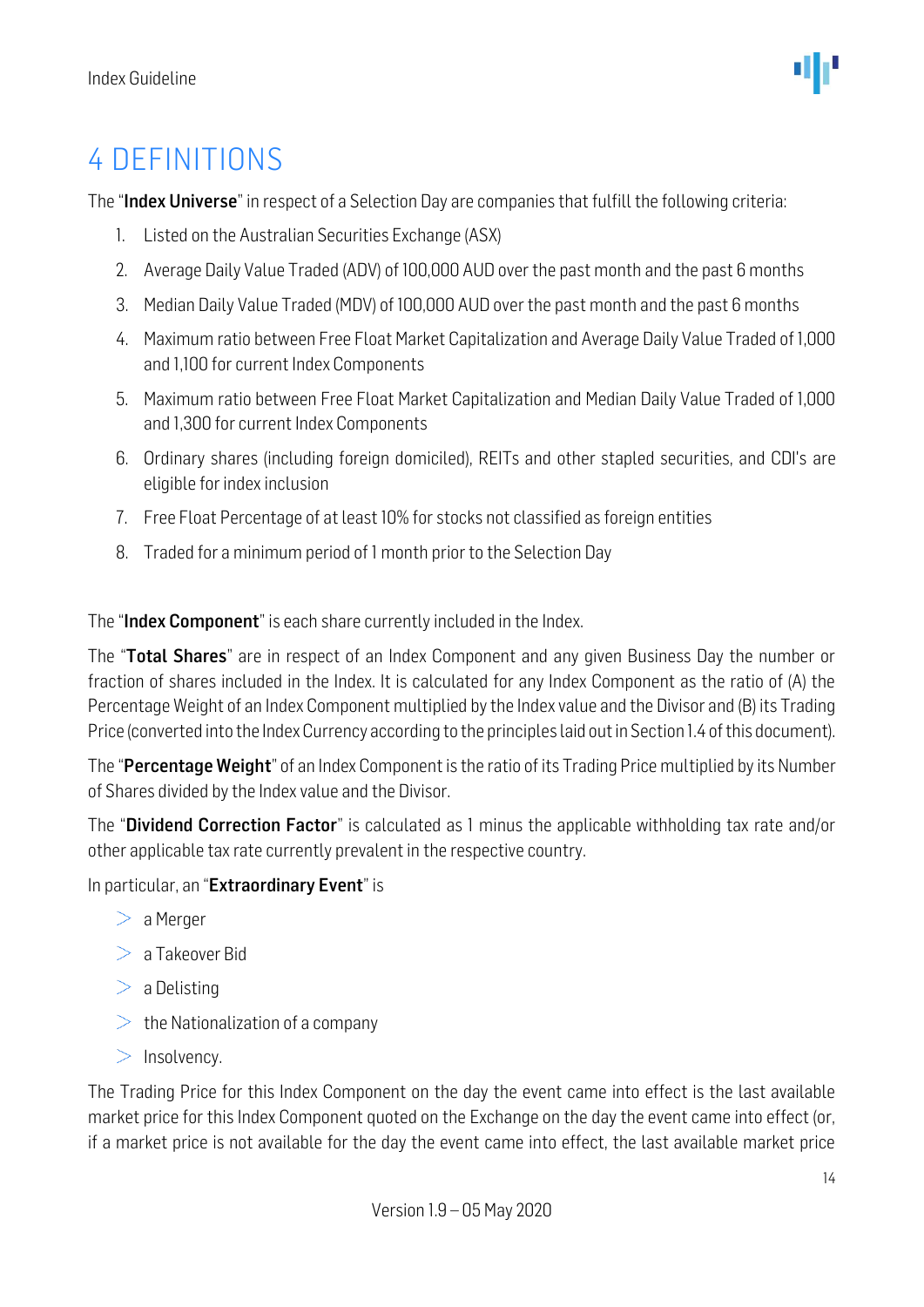quoted on the Exchange on a day specified as appropriate by the Index Administrator) as determined by the Index Administrator, and this price is used as the Trading Price of the particular Index Component until the end of the day on which the composition of the Index is next set.

In the event of the Insolvency of an issuer of an Index Component, the Index Component shall remain in the Index until the next Adjustment Day. As long as a market price for the affected Index Component is available on a Business Day, this shall be applied as the Trading Price for this Index Component on the relevant Business Day, as determined in each case by the Index Administrator. If a market price is not available on a Business Day the Trading Price for this Index Component is set to zero. The Committee may also decide to eliminate the respective Index Component at an earlier point in time prior to the next Adjustment Day. The procedure in this case is identical to an elimination due to an Extraordinary Event.

An Index Component is "**delisted**" if the Exchange announces pursuant to the Exchange regulations that the listing of, the trading in, or the issuing of public quotes on the Index Component at the Exchange has ceased immediately or will cease at a later date, for whatever reason (provided the Delisting is not because of a Merger or a Takeover Bid), and the Index Component is not immediately listed, traded or quoted again on an exchange, trading or listing system, acceptable to the Index Administrator.

"**Insolvency**" occurs with regard to an Index Component if (A) all shares of the respective issuer must be transferred to a trustee, liquidator, insolvency administrator or a similar public officer as result of voluntary or compulsory liquidation, insolvency or winding-up proceedings or comparable proceedings affecting the issuer of the Index Components or (B) the holders of the shares of this issuer are legally enjoined from transferring the shares.

A "Takeover Bid" is a bid to acquire, an exchange offer, or any other offer or act of a legal person that results in the related legal person acquiring as part of an exchange or otherwise more than 10% and less than 100% of the voting shares in circulation from the issuer of the Index Component or the right to acquire these shares, as determined by the Index Administrator based on notices submitted to public or selfregulatory authorities or other information considered by the Index Administrator to be relevant.

With regard to an Index Component, a "Merger" is

- (i) a change in the security class or a conversion of this share class that results in a transfer or an ultimate definite obligation to transfer all the shares in circulation to another legal person,
- (ii) a merger (either by acquisition or through forming a new structure) or a binding obligation on the part of the issuer to exchange shares with another legal person (except in a merger or share exchange under which the issuer of this Index Component is the acquiring or remaining company and which does not involve a change in security class or a conversion of all the shares in circulation),
- (iii) a takeover offer, exchange offer, other offer or another act of a legal person for the purposes of acquiring or otherwise obtaining from the issuer 100% of the shares issued that entails a transfer or the irrevocable obligation to transfer all shares (with the exception of shares that are held and controlled by the legal person), or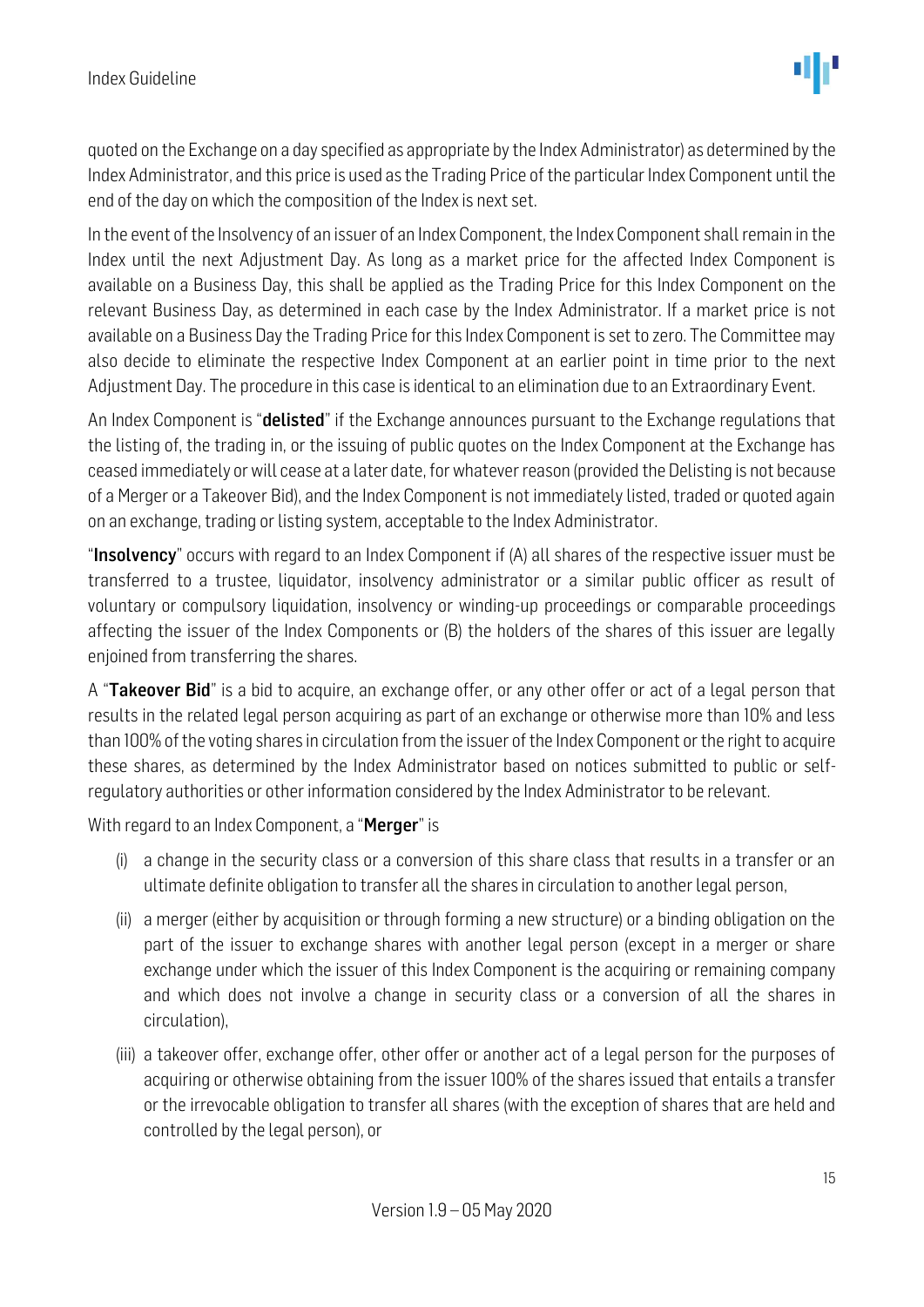(iv) a merger (either by acquisition or through forming a new structure) or a binding obligation on the part of the issuer of the share or its subsidiaries to exchange shares with another legal person, whereby the issuer of the share is the acquiring or remaining company and it does not involve a change in the class or a conversion of the all shares issued, but the shares in circulation directly prior to such an event (except for shares held and controlled by the legal person) represent in total less than 50% of the shares in circulation directly subsequent to such an event.

The "Merger Date" is the date on which a Merger is concluded or the date specified by the Index Administrator if such a date cannot be determined under the law applicable to the Merger.

"Nationalization" is a process whereby all shares or the majority of the assets of the issuer of the shares are nationalized or are expropriated or otherwise must be transferred to public bodies, authorities or institutions.

The "Exchange" is, in respect of the Index and every Index Component, the respective primary exchange where the Index Component has its primary listing. The Committee may decide to declare a different stock exchange the "Exchange" for trading reasons, even if the company is only listed there via a Stock Substitute.

A "Stock Substitute" includes in particular, American Depository Receipts (ADR) and Global Depository Receipts (GDR).

With regard to an Index Component (subject to the provisions given above under "Extraordinary Events") the "Trading Price" in respect of a Trading Day is the closing price on this Trading Day determined in accordance with the Exchange regulations. If the Exchange has no closing price for an Index Component, the Index Administrator shall determine the Trading Price and the time of the quote for the share in question in a manner that appears reasonable to it.

A "**Trading Day**" is in relation to the Index or an Index Component a Trading Day on the Exchange (or a day that would have been such a day if a market disruption had not occurred), excluding days on which trading may be ceased prior to the normal Exchange closing time. The Index Administrator is ultimately responsible as to whether a certain day is a Trading Day with regard to the Index or an Index Component or in any other connection relating to this document.

The "Index Administrator" is Solactive or any other appropriately appointed successor in this function.

The "Index Currency" is AUD. Additional currencies may be added upon request.

A "**Business Day**" is a day on which the Australian Securities Exchange is open for trading.

The "Adjustment Day" is the close of the third Friday in March, June, September, and December that is also a Business Day according to the definition in this document. In case that day is not a Business Day the Adjustment Day will be the following Business Day.

The "Selection Day" is 15 Business Days prior to the Adjustment Day.

Daily Value Traded, means, in respect of a Share and of an Exchange Trading Day, the product of (i) the Closing Exchange Price of such Share and (ii) the volume traded (measured as a number of Share) of such Share on the Exchange during such Exchange Trading Day.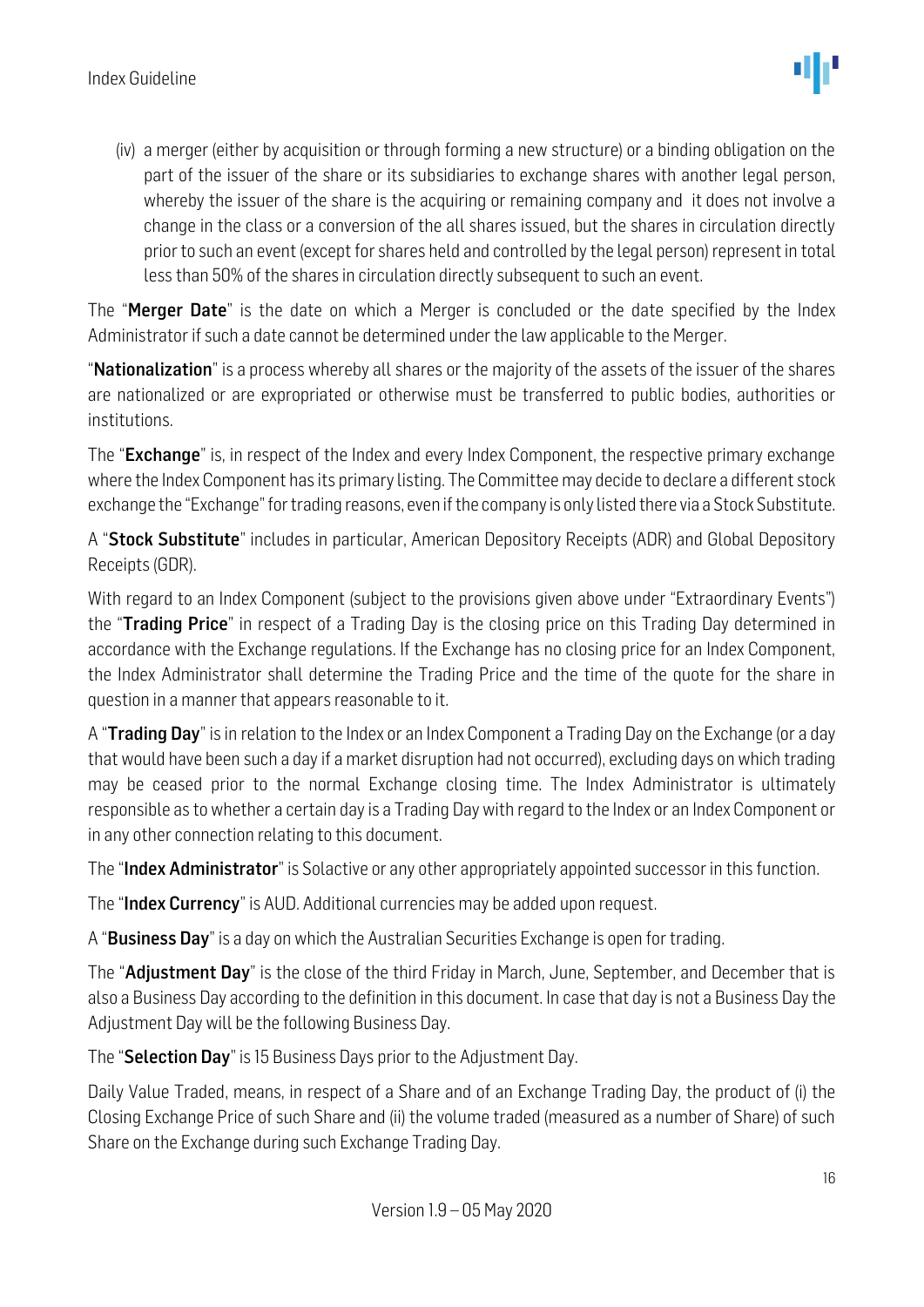Average Daily Value Traded means, in respect of a Share, the sum of Daily Traded Volumes over a specified period divided by the number of Exchange Trading Days that fall in the specified period.

Median Daily Value Traded means, in respect of a Share, the median of Daily Traded Volumes over a specified period.

The "Free Float Market Capitalization" is with regard to each of the securities in the Index on a Selection Day the share class-specific Free Float Market Capitalization for any security in the Index Universe. It is calculated as the multiplication of the shares outstanding in Free Float (as sourced from data vendors) with the Trading Price of the share class as of the respective Selection Day.

All securities that are part of the Index Universe and have Foreign Entity Data available, receive a separate Free Float Market Capitalization adjustment based on the following:

- Foreign Entity Data is updated annually during the September Adjustment Date based on data as published by the ASX

- For each foreign company an adjustment factor is calculated in order to reflect the securities held in Australia.

- At each quarterly Selection Day the Market Capitalization of these companies is multiplied with the above adjustment factor to determine their Free Float Market Capitalization

Foreign Entity Data is the data provided by the Australia Securities Exchange for companies that are incorporated in a country outside of Australia and listed on ASX. Data includes the number of securities quoted on ASX as well as securities held in Australia.

#### A "Market Disruption Event" occurs if

- 1. one of the following events occurs or exists on a Trading Day prior to the opening quotation time for an Index Component:
	- A) trading is suspended or restricted (due to price movements that exceed the limits allowed by the Exchange or an Affiliated Exchange, or for other reasons):
	- 1.1. across the whole Exchange; or
	- 1.2. in options or futures contracts on or with regard to an Index Component or an Index Component that is quoted on an Affiliated Exchange; or
	- 1.3. on an Exchange or in a trading or quotation system (as determined by the Index Administrator) in which an Index Component is listed or quoted; or
	- B) an event that (in the assessment of the Index Administrator) generally disrupts and affects the opportunities of market participants to execute on the Exchange transactions in respect of a share included in the Index or to determine market values for a share included in the Index or to execute on an Affiliated Exchange transaction with regard to options and futures contracts on these shares or to determine market values for such options or futures contracts.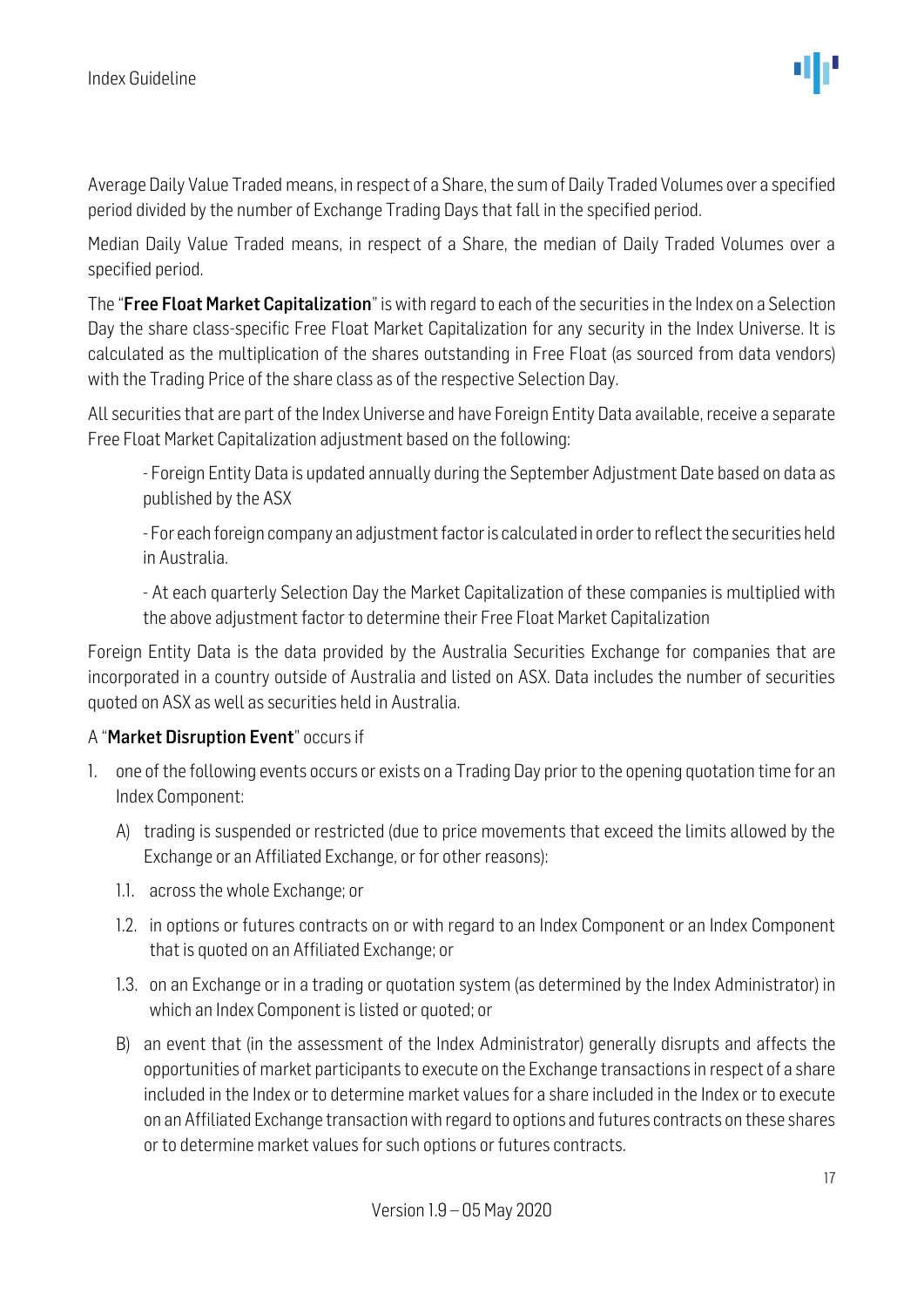- 2. trading on the Exchange or an Affiliated Exchange is ceased prior to the "Normal Exchange Closing Time", which is the time at which the Exchange or an Affiliated Exchange is normally closed on working days without taking into account after-hours trading or other trading activities carried out outside the normal trading hours. An exception to this classification as a Market Disruption Event is where the early cessation of trading is announced by the Exchange or Affiliated Exchange on this Trading Day at least one hour before
	- 2.1. the actual closing time for normal trading on the Exchange or Affiliated Exchange on the Trading Day in question or, if earlier.
	- 2.2. the closing time (if given) of the Exchange or Affiliated Exchange for the execution of orders at the time the quote is given.
- 3. A general moratorium is imposed on banking transactions in the country in which the Exchange is resident if the above-mentioned events are material in the assessment of the Index Administrator, whereby the Index Administrator makes its decision based on those circumstances that it considers reasonable and appropriate.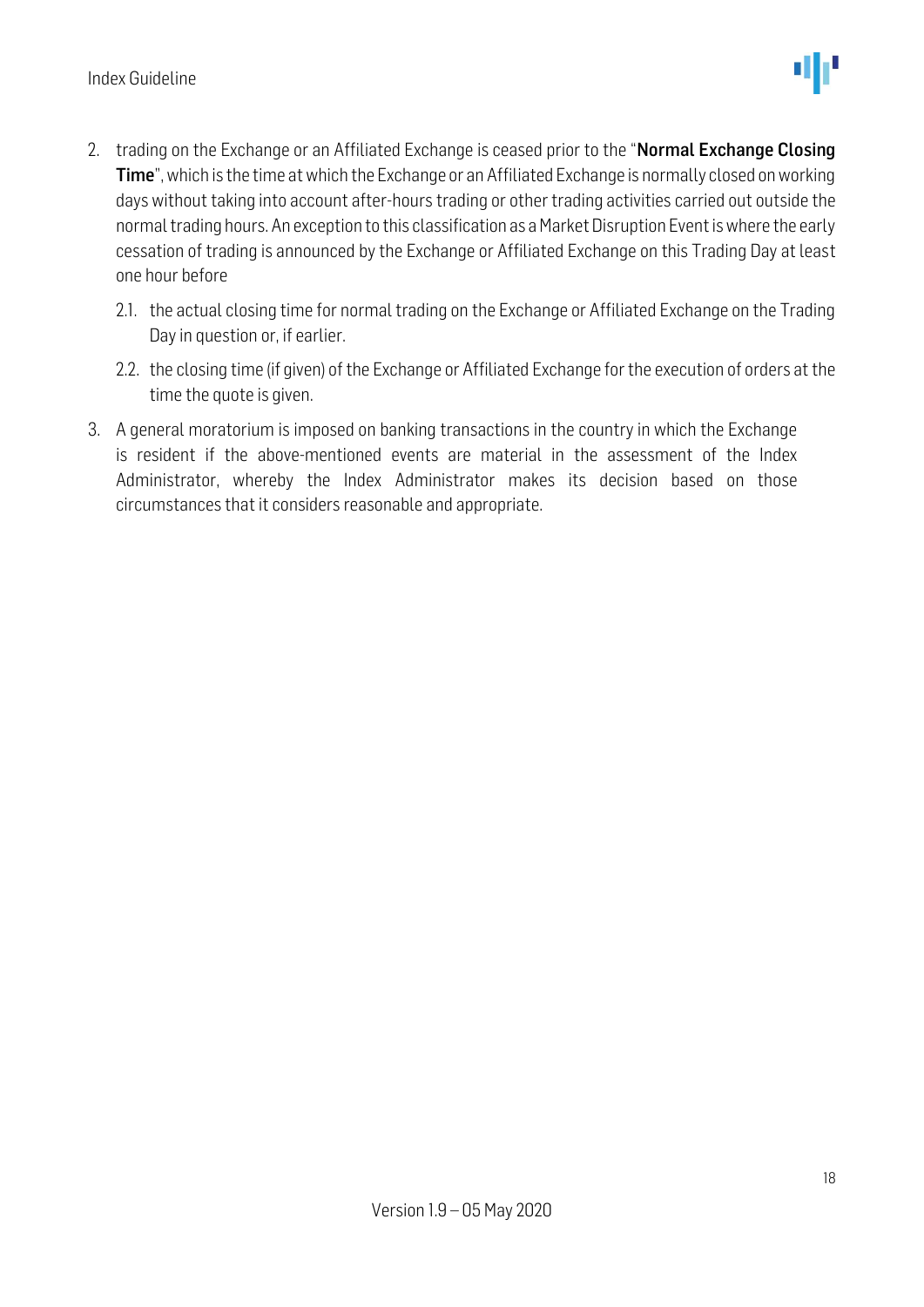# <span id="page-18-0"></span>5 MISCELLANEOUS

#### <span id="page-18-1"></span>5.1 DISCRETION

Any discretion which may need to be exercised in relation to the determination of the INDEX (for example the determination of the INDEX UNIVERSE (if applicable), the selection of the INDEX COMPONENTS (if applicable) or any other relevant decisions in relation to the INDEX) shall be made in accordance with strict rules regarding the exercise of discretion or expert judgement.

#### <span id="page-18-2"></span>5.2 METHODOLOGY REVIEW

The methodology of the Index is subject to regular review, at least annually. In case a need of a change of the methodology has been identified within such review (e.g. if the underlying market or economic reality has changed since the launch of the Index, i.e. if the present methodology is based on obsolete assumptions and factors and no longer reflects the reality as accurately, reliably and appropriately as before), such change will be made in accordance with the Solactive Methodology Policy, which is incorporated by reference and available on the Solactive website: [https://www.solactive.com/documents/methodology-policy/.](https://www.solactive.com/documents/methodology-policy/)

Such change in the methodology will be announced on the Solactive website under the Section "Announcement", which is available at https://www.solactive.com/news/announcements/. The date of the last amendment of this Index is contained in this Guideline.

#### <span id="page-18-3"></span>5.3 CHANGES IN CALCULATION METHOD

The application by the Index Administrator of the method described in this document is final and binding. The Index Administrator shall apply the method described above for the composition and calculation of the Index. However, it cannot be excluded that the market environment, supervisory, legal and financial or tax reasons may require changes to be made to this method. The Index Administrator may also make changes to the terms and conditions of the Index and the method applied to calculate the Index that it deems to be necessary and desirable in order to prevent obvious or demonstrable error or to remedy, correct or supplement incorrect terms and conditions. The Index Administrator is not obliged to provide information on any such modifications or changes. Despite the modifications and changes, the Index Administrator will take the appropriate steps to ensure a calculation method is applied that is consistent with the method described above.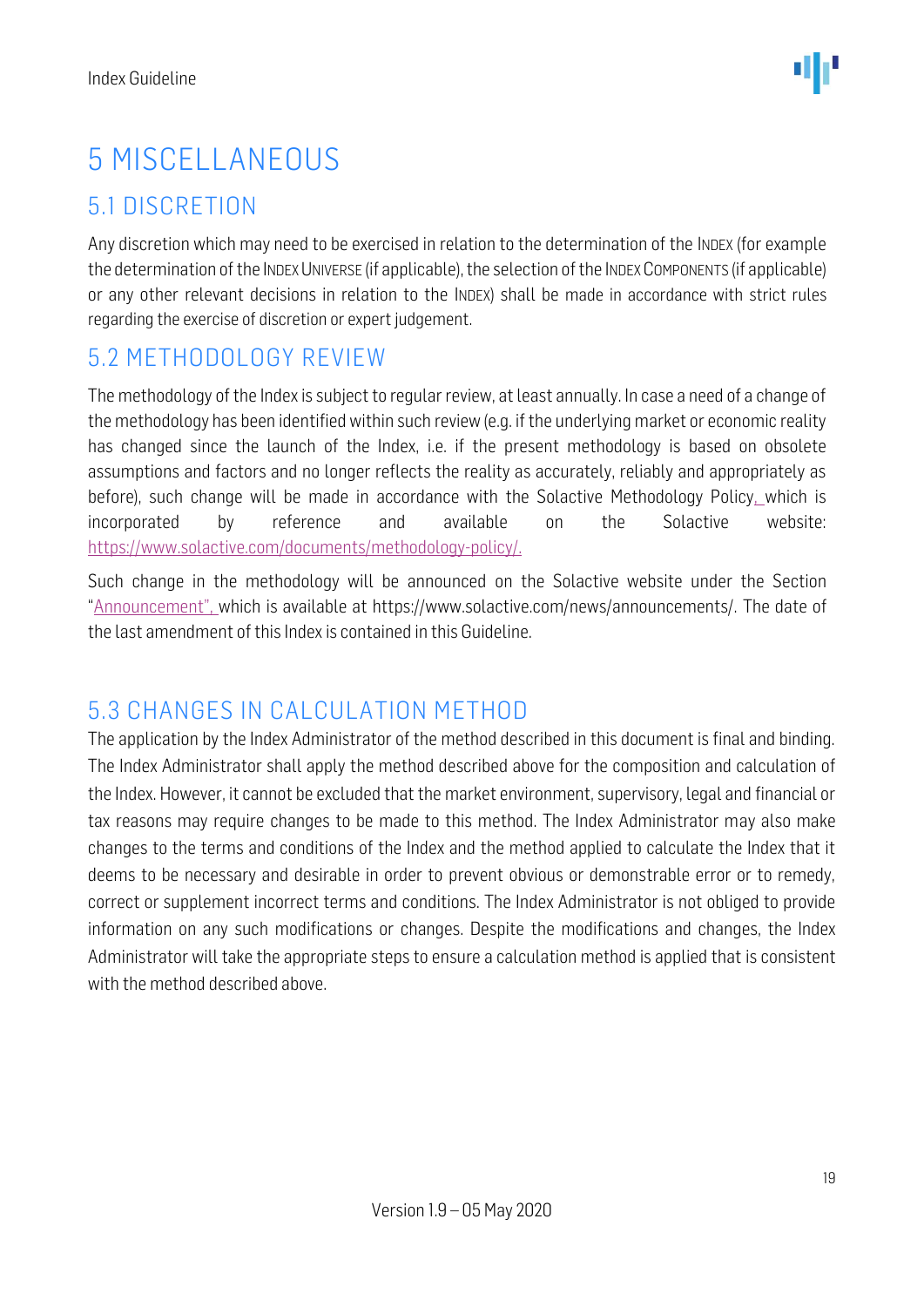### <span id="page-19-0"></span>5.4 TERMINATION

Solactive makes the greatest possible efforts to ensure the resilience and continued integrity of its indices over time. Where necessary, Solactive follows a clearly defined and transparent procedure to adapt Index methodologies to changing underlying markets (see Section 5.2 "Methodology Review") in order to maintain continued reliability and comparability of the indices. Nevertheless, if no other options are available the orderly cessation of the Index may be indicated. This is usually the case when the underlying market or economic reality, which an index is set to measure or to reflect, changes substantially and in a way not foreseeable at the time of inception of the index, the index rules, and particularly the selection criteria, can no longer be applied coherently or the index is no longer used as the underlying value for financial instruments, investment funds and financial contracts.

Solactive has established and maintains clear guidelines on how to identify situations in which the cessation of an index is unavoidable, how stakeholders are to be informed and consulted and the procedures to be followed for a termination or the transition to an alternative index. Details are specified in the Solactive Termination Policy, which is incorporated by reference and available on the Solactive website: [https://www.solactive.com/documents/termination-policy/.](https://www.solactive.com/documents/termination-policy/)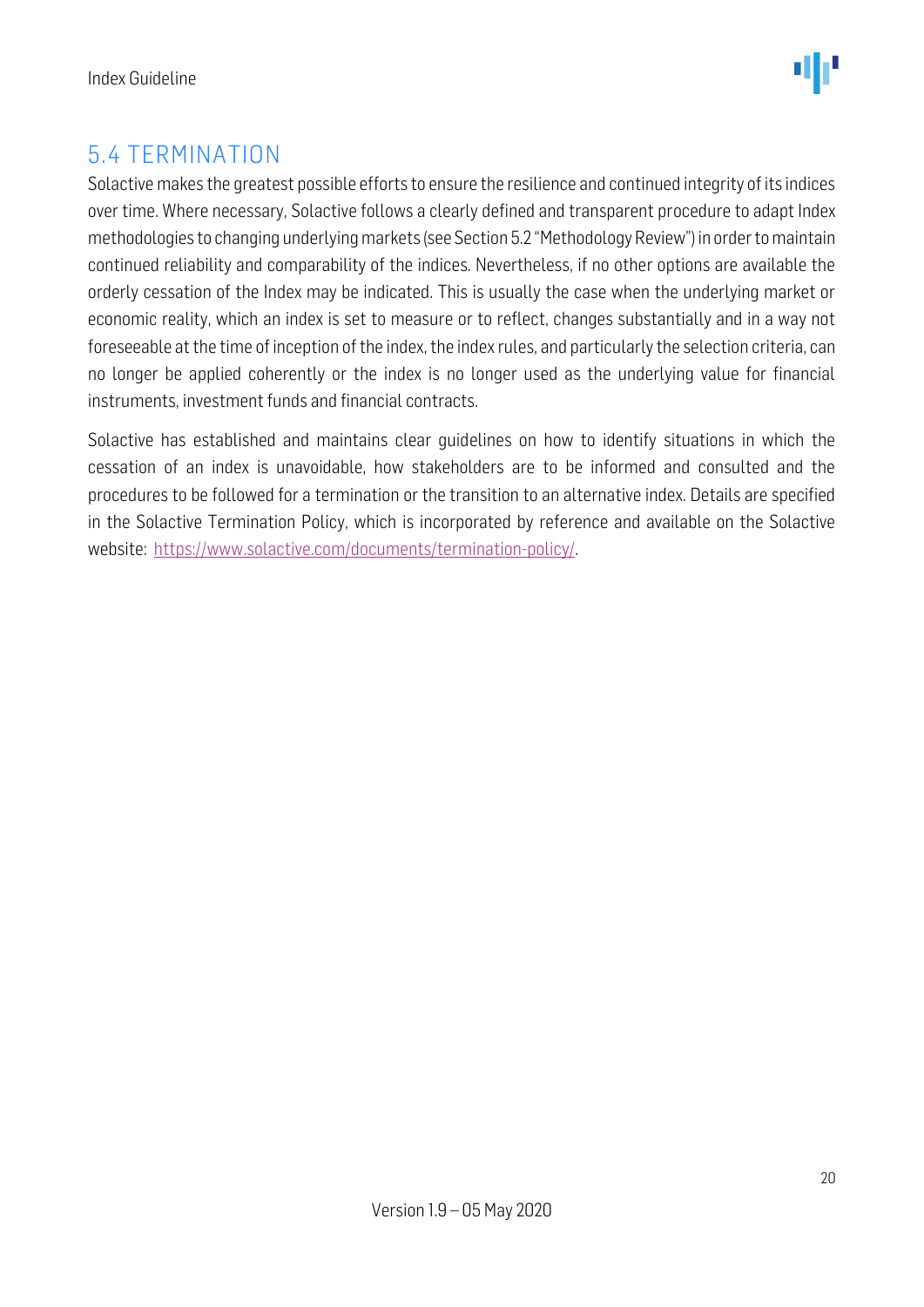# <span id="page-20-0"></span>6 APPENDIX

## <span id="page-20-1"></span>6.1 LIST OF PUBLISHED INDICES

| Name                                                                 | <b>ISIN</b>  | Characteristic        | <b>Reuters</b> | <b>Bloomberg</b> | Publication |
|----------------------------------------------------------------------|--------------|-----------------------|----------------|------------------|-------------|
| Solactive Australia<br>200 Index (PR)                                | DE000SLA5FF0 | Price Return          | .SOLAUBMP      | SOLAUBMP         | 30-04-2018  |
| Solactive Australia<br>200 Index (GTR)                               | DE000SLA5FG8 | Gross Total<br>Return | .SOLAUBMG      | SOLAUBMG         | 30-04-2018  |
| Solactive Australia<br>200 Index (NTR)                               | DE000SLA5FH6 | Net Total<br>Return   | .SOLAUBMN      |                  | 30-04-2018  |
| Solactive Australia<br>20 Index (PR)                                 | DE000SLA5WG3 | Price Return          | .SOLAU20P      | SOLAU20P         | 02-07-2018  |
| Solactive Australia<br>20 Index (GTR)                                | DE000SLA5WH1 | Gross Total<br>Return | .SOLAU20G      | SOLAU20G         | 02-07-2018  |
| Solactive Australia<br>20 Index (NTR)                                | DE000SLA5WJ7 | Net Total<br>Return   | .SOLAU20N      |                  | 02-07-2018  |
| Solactive Australia<br>Resources Sector<br>Index (PR)                | DE000SLA6ZR1 | Price Return          | .SOLAUNRP      |                  | 11-12-2018  |
| Solactive Australia<br>Resources Sector<br>Index (GTR)               | DE000SLA6ZT7 | Gross Total<br>Return | .SOLAUNRG      | SOLAUNRG         | 11-12-2018  |
| Solactive Australia<br>Resources Sector<br>Index (NTR)               | DE000SLA6ZS9 | Net Total<br>Return   | .SOLAUNRN      |                  | 11-12-2018  |
| Solactive Australia<br>Financials Ex-<br>REITs Sector Index<br>(PR)  | DE000SLA6ZU5 | Price Return          | .SOLAUFNP      |                  | 11-12-2018  |
| Solactive Australia<br>Financials Ex-<br>REITs Sector Index<br>(GTR) | DE000SLA6ZW1 | Gross Total<br>Return | .SOLAUFNG      | SOLAUFNG         | 11-12-2018  |
| Solactive Australia<br>Financials Ex-<br>REITs Sector Index<br>(NTR) | DE000SLA6ZV3 | Net Total<br>Return   | .SOLAUFNN      |                  | 11-12-2018  |